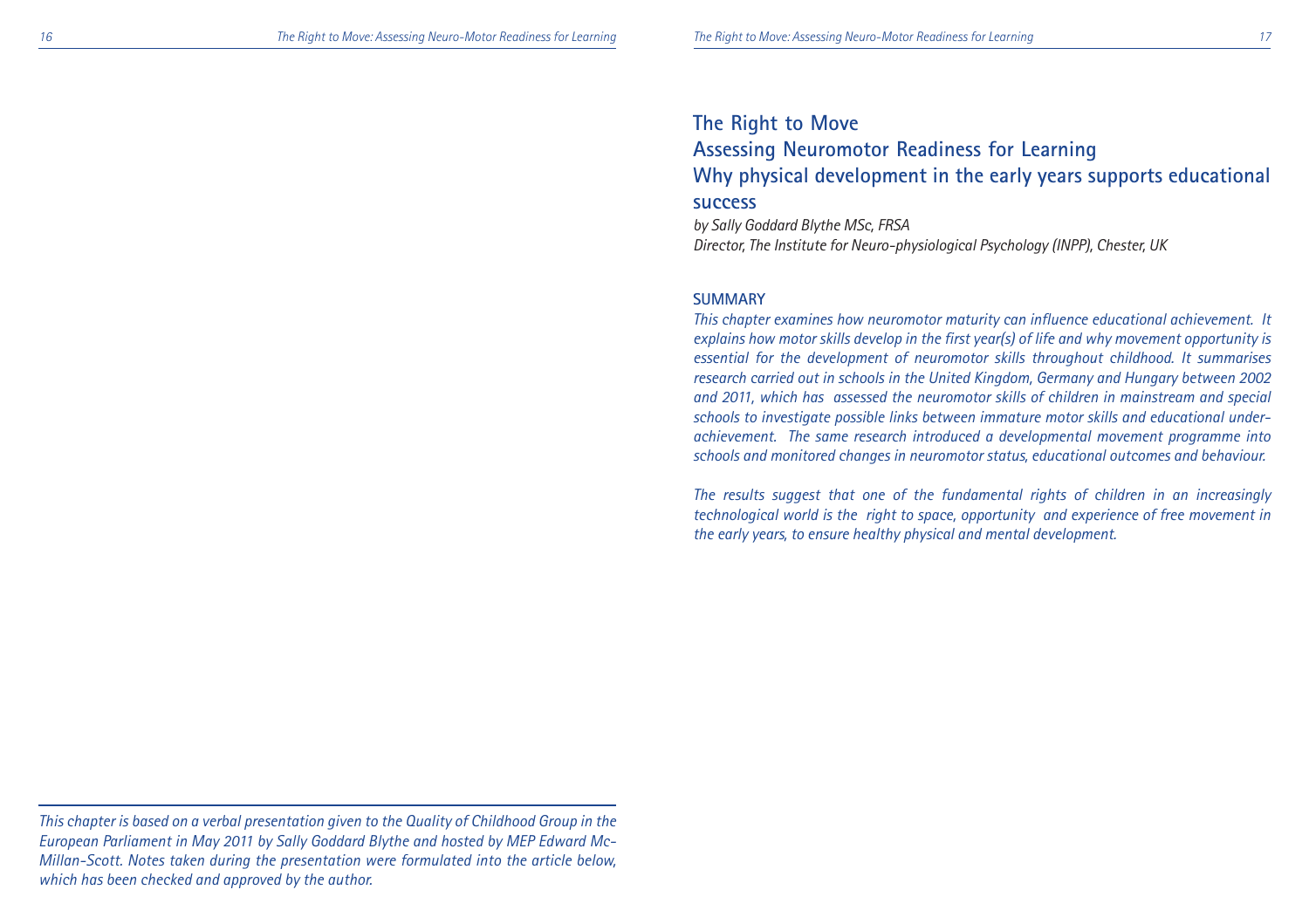*Throughout life movement acts as the primary medium through which information derived from the senses is integrated, and knowledge of the world is expressed.*

#### Introduction

"Learning is not all in the mind but is also a physical activity"1. One of the first tasks a young child needs to master is physical control of her body in space, with movement experience acting as both the challenge and the teacher. Throughout life movement acts as the primary medium through which information derived from the senses is integrated, and knowledge of the world is expressed. Even thought and perception are an internalised simulation of action<sup>2</sup>. When we imagine, think and dream, the "images" that we see in the mind's eye spring from the experience of movement through space. Coherent perception depends on synchrony in the *timing* of messages received by the different sensory systems transmission to the brain. Time is movement between two points in space<sup>3</sup>. A child's motor abilities are therefore essential tools for learning, and motor skills at different stages in development provide a reflection of maturity in the functioning of the central nervous system – the relationship between the brain and body – which provides the foundation for learning.

The child's brain is not the same as an adult brain. Different regions of the cerebral cortex, the largest structure of the forebrain which contains the higher brain centres controlling intellectual, sensory and motor functions, mature at different rates. The first area to mature is the motor area, followed by the sensory area, with association areas being the last to mature, continuing growth into the twenties or thirties<sup>4</sup>. The higher problems of thinking, planning and problem solving performed by the frontal lobes, take years to develop<sup>5</sup>.

At birth, connections to the superficial layer of the cortex are only tenuously formed. The neonate is equipped with a series of survival responses to various environmental stimuli which enable him to breathe, to "root" or search for the breast if the side of his face is touched, to suckle and to grasp if something is placed in the palm of his hand or pressure is applied to the soles of his feet. He also has a series of reflexes which evoke responses to change in position. These innate reflex responses are mediated at the lowest level of the brain – the brainstem – but as connections to higher centres in the brain strengthen during the first weeks, months and years of life, the functional direction and organised control of movement proceeds from the lowest (brainstem) to the highest level of the central nervous system (cortex). "The process of corticalization is characterised by the emergence of behaviours organised at sequentially higher levels in the central nervous system with lower levels being recruited into the service of higher functions as maturation takes place"<sup>6</sup>.

Children's motor development is dependent primarily on overall physical maturation, especially skeletal and neuro-muscular development combined with physical interaction with the environment. Children need opportunity for exercise and practise, not only to develop strength but also control and dexterity. Infants have a natural repertoire of

rhythmic motor activities which involve kicking, waving, punching, stretching, rocking and twisting and these rhythmic activities or primary motor vocabulary provide an important transition from uncoordinated activity to coordinated motor behaviour', but they occur in the context of *opportunity*. Opportunity requires the space and time to experience physical activity in all sorts of different ways, from the gross motor movements involved in rolling, walking, running and jumping to the fine motor skills needed for feeding and writing"8 .

*there is also a growing body of evidence which indicates that an increasing number of children are entering formal education lacking the physical skills, which are necessary to support all aspects of formal education. These children are at risk of under-achieving and/or developing various social or behavioural problems unless this immaturity is recognised and addressed.* 

## Underachievement – a barrier to well-being

There can be many reasons why a child fails to attain competence in literacy, numeracy and grapho-motorii skills. Some of these problems are already addressed by services within education systems and initiatives to support development in the early years. However, there is also a growing body of evidence which indicates that an increasing number of children are entering formal education lacking the physical skills, which are necessary to support all aspects of formal education. These children are at risk of under-achieving and/or developing various social or behavioural problems unless this immaturity is recognised and addressed.

A report published by Ofsted (the United Kingdom's school inspection body) in 20109 stated there was a significant percentage of children whose mastery of basic skills continued to fall below expected levels at the end of primary education with children from poorer backgrounds being at a particular disadvantage (Goodman and Gregg 2010)<sup>10</sup>. Despite initiatives established under the Early Years Foundation Stage document (EYFS) $<sup>11</sup>$  in 2008,</sup> intended to monitor children's progress more closely in the early years, the "targets" set by the EYFS tended to focus on *performance outcomes* rather than assessing and nurturing children's *physical "readiness"* for formal education<sup>ii</sup>.

Readiness for school requires much more than a child simply reaching the chronological age required for school entry. To perform well in an educational environment, a child needs to be able to: sit still; pay attention; use a writing instrument, and to control a series of eye movements, which are necessary to follow a line of print without the eyes "jumping" or losing their place on the page. These are physical abilities, which are linked to the development and maturation of motor skills and postural control. Growth and physical development are as important to education as they are to the field of developmental medicine but have been largely overlooked by the educational system since the phasing out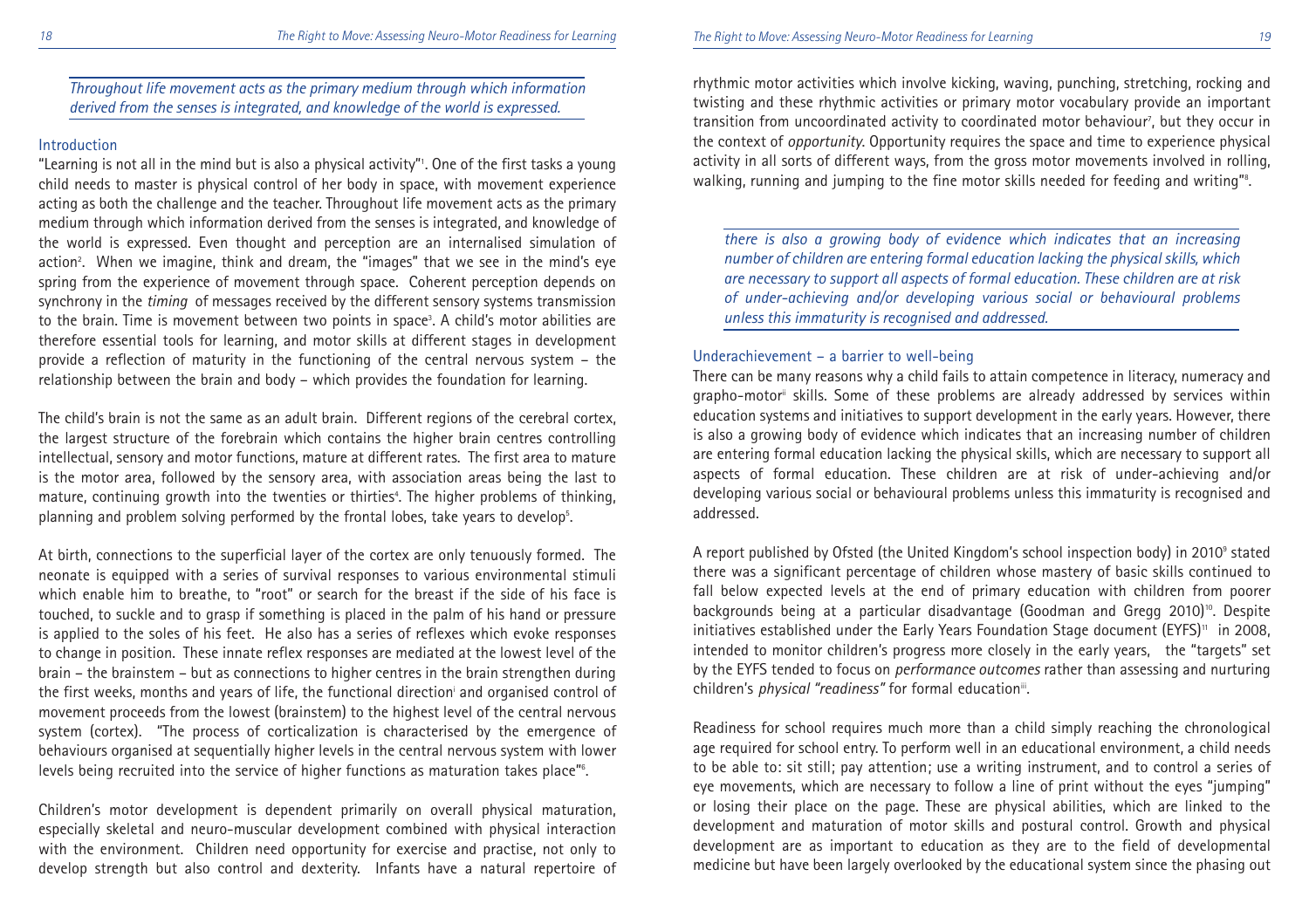of routine developmental tests for all children in the United Kingdom, which until the 1980s used to be carried out by the school doctor prior to school entry at between 4 to 5 years of age. Findings from other countries suggest that this problem is not confined to the United Kingdom but may be a growing problem in other developed countries.

One method of observing a child's physical development is through the assessment of primitive reflexes, postural reactions, balance and coordination. Every child's brain is designed to follow an orderly, predictable inter-related sequence of development, facilitated through maturation and entrained through interaction with the environment. Aspects of a child's development may be inferred from his or her motor skills. Primitive reflexes and postural reactions provide useful tools in this respect because there are key stages in development when primitive reflexes should be active, suppressed and transformed into mature postural reactions. Reflex status viewed in the context of a child's chronological age can therefore provide a reflection of maturity in the functioning of the individual child's central nervous system.

The normally developing infant, born at full term (40 weeks gestation), is equipped with a series of primitive reflexes to help it survive the first weeks of life before connections to higher centres in the brain have developed. Primitive reflexes are stereotyped reactions to specific stimuli, which allow no leeway for variation or choice of action. Well recognised examples of primitive reflexes include the grasp reflex in the hands and the rooting and suck reflexes.



Fig. 1 Grasping reflex in a neonate Fig. 2 Rooting reflex in neonate



During the first six months of life, as the central nervous system (CNS) matures, primitive reflexes are inhibited and, in some cases, transformed into more mature postural reactions. Retention of primitive reflexes beyond the first year of life provide markers of immaturity in the functioning of the  $CNS^{\omega}$ .

*The findings suggest that neuro-motor immaturity is a factor in a significant percentage of children in mainstream schools in several countries. The incidence appears to be highest amongst children already identified as having special needs.*

### What is the extent of the problem and what type of children does it affect?

In 1996 The Institute for Neuro-Physiological Psychology (INPP) in Chester, U.K developed two short screening tests designed to be used by teachers to observe the physical development of children from 4 -7 years of age and from 7 years of age upwards, together with a physical intervention programme. Since 2004, a number of schools in different parts of the world have carried out formal evaluations using both the INPP screening test and intervention programme. The findings suggest that neuro-motor immaturity is a factor in a significant percentage of children in mainstream schools in several countries. The incidence appears to be highest amongst children already identified as having special needs.

The study carried out Northern Ireland (2004) aimed:

- 1. To determine whether residual reflexes were a predictor of poor educational progress.
- 2. To evaluate the effectiveness of the INPP Developmental Movement programme by measuring the educational progress associated with undertaking the prescribed exercises.
- 3. The INPP Developmental Movement Programme comprises a series of exercises based on movements normally made by the developing child in the first year of life, at the time when primitive reflexes are inhibited and postural reactions develop. The exercises are carried out as a class based activity in school for 10 minutes every day, over the course of one academic year, under the direction of a teacher who has attended a training day in the use of the programme. This general programme is based on a more specific clinical programme used at INPP since the 1970s with individual children, following more extensive assessment of their neuromotor skills.
- 4. Both the individual and school INPP programmes are based on Blythe's theory of replication. Blythe asserted that, "the innate mechanistic processes involved in the inhibition, modification and transformation of the basis reflexes are observable, and more importantly are replicable at any age, to assist in the rehabilitation of neurological impairment"12, and that it is possible to give the brain a second chance to utilise the inhibitory movement patterns which should have been integrated at an earlier stage in development. Repetition of these movement patterns has an inhibitory effect on abnormal reflexes, securing the basis for balance, posture and coordination and improving the neuromotor skills needed to support learning.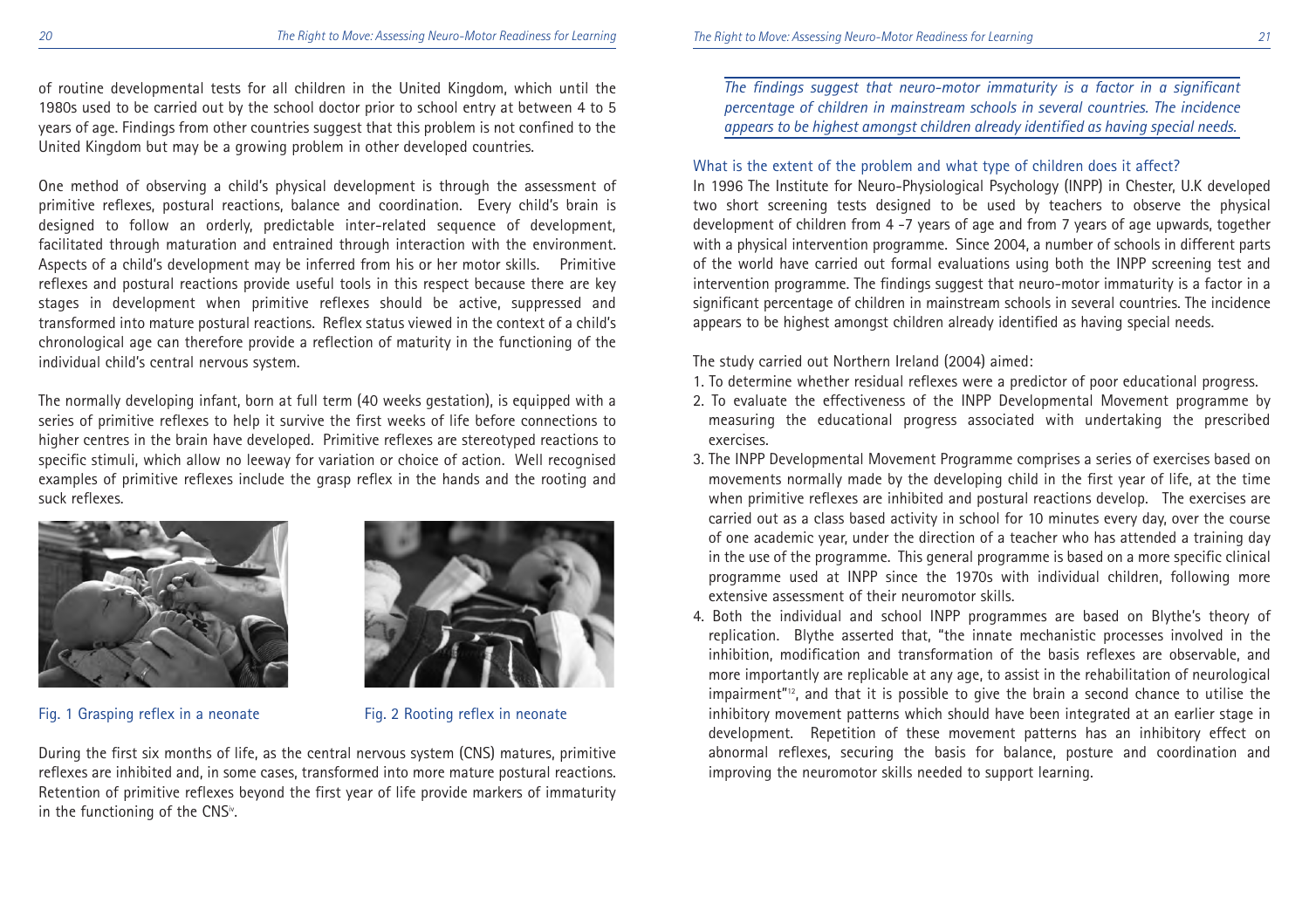| Country                  | <b>Type of School</b>                                                                                                        | Number of<br>Participants | Age Range<br>(years) | % of sample<br>with evidence of<br><b>Residual</b><br>primitive reflexes |
|--------------------------|------------------------------------------------------------------------------------------------------------------------------|---------------------------|----------------------|--------------------------------------------------------------------------|
| Northern<br>Ireland (UK) | 6 mainstream<br>primary schools                                                                                              | 672                       | $4 - 5$ ;<br>$8 - 9$ | 48%<br>35%                                                               |
| Northumberland           | 4 primary schools;<br>area of social<br>deprivation                                                                          | 25<br>52                  | $4 - 6$ ;<br>$7 - 8$ | 40%<br>88%                                                               |
| Germany                  | <b>Primary School</b><br>Special class for<br>children with<br>speech problems                                               | 164                       | $7 - 8$<br>$7 - 8$   | 50-60%<br>100%                                                           |
|                          | Steiner Waldorf School*                                                                                                      | 28                        |                      | 72%                                                                      |
| <b>Hungary</b>           | Special class for<br>children with language<br>problems in primary<br>school (Bp II district)                                | 20                        | $7 - 8$              | 100%                                                                     |
|                          | Special class for<br>children in Music<br>School (Bp IX district)<br>Special class for socially                              | 21                        | $7 - 8$              | 100%                                                                     |
|                          | disadvantaged children<br>(Northern Hungary)<br>Special class<br>(boarding school)<br>for socially disadvantaged<br>children | 82                        | $7 - 8$              | 100%                                                                     |
|                          | (Southern Hungary)                                                                                                           | 33                        | $14 - 15$            | 93%                                                                      |
| <b>Total</b>             |                                                                                                                              | 1064                      |                      |                                                                          |

**Table 1**. Incidence of children with traces of abnormal reflexes in selected schools in the United Kingdom, Germany and Hungary 2004-2011.

To investigate these connections measures of retained reflexes, balance, educational ability and concentration/co-ordination were made in a controlled study of P5 (8-9 years old) children in seven Northern Ireland primary schools at the start (September 2003) and end (June 2004) of the school year. In each school one P5 class undertook the exercises and the other did not. Two P2 (4-5 years old) classes in each school also participated in the research. None of the P2 classes undertook the exercises, and the extent to which the presence of retained reflexes at the start of the school year can predict educational progress at the end of the year was assessed 35% of children in the 4-5 year old group had elevated levels of retained reflexes at the first assessment (elevated levels of primitive reflexes in a school-aged child provide evidence of neuro-motor immaturity). Elevated levels of retained reflexes were correlated with poor educational achievement at baseline in the younger group. 48% of children in the 8-9 year old group had elevated levels of retained reflexes. 15% (49) of the sample had a reading age below their chronological age. Of these, 28 also had elevated levels of retained reflexes<sup>13</sup>.

The Northumberland project (2006) was undertaken with a group of 187 children from 4 mainstream primary schools in an area of social deprivation. Analysed data is available for 72 children in the sample. The figures showed a slightly different trend from the Northern Ireland study, with children in the older group having a considerably higher incidence of abnormal reflexes (88%) than children in the younger group  $(40\%)$ <sup>14 15</sup>.

Unpublished results from 4 mainstream primary schools in Germany (2010) found that in a sample of 164 children aged 7-8 years, 50 - 60% of the sample showed traces of residual primitive reflexes. In a special class for children with speech problems, 100% of the sample had evidence of residual primitive reflexes. This may be significant because in addition to being a language skill, which involves auditory processing, speech is also a *motor* skill, recruiting motor centres which control the movements of the lips, tongue, swallowing and breathing. Some of the same centres in the brain are also responsible for controlling fine movements of the fingers. Empirical evidence obtained from more than a thousand children assessed at the Institute for Neuro-Physiological Psychology (INPP) over a number of years has consistently shown that children who have difficulty with dysdiadochokinesia (rapid alternate movements) in the fingers also have a history of either delayed speech or have required speech therapy in the past.

*While it has long been recognised that children with speech problems are at increased risk of experiencing difficulties with reading, writing and spelling, this has often been explained on the basis of the underlying language and auditory processing problems. These empirical findings suggest that there may also be a motor component affecting the fine motor skills involved in speech and writing.*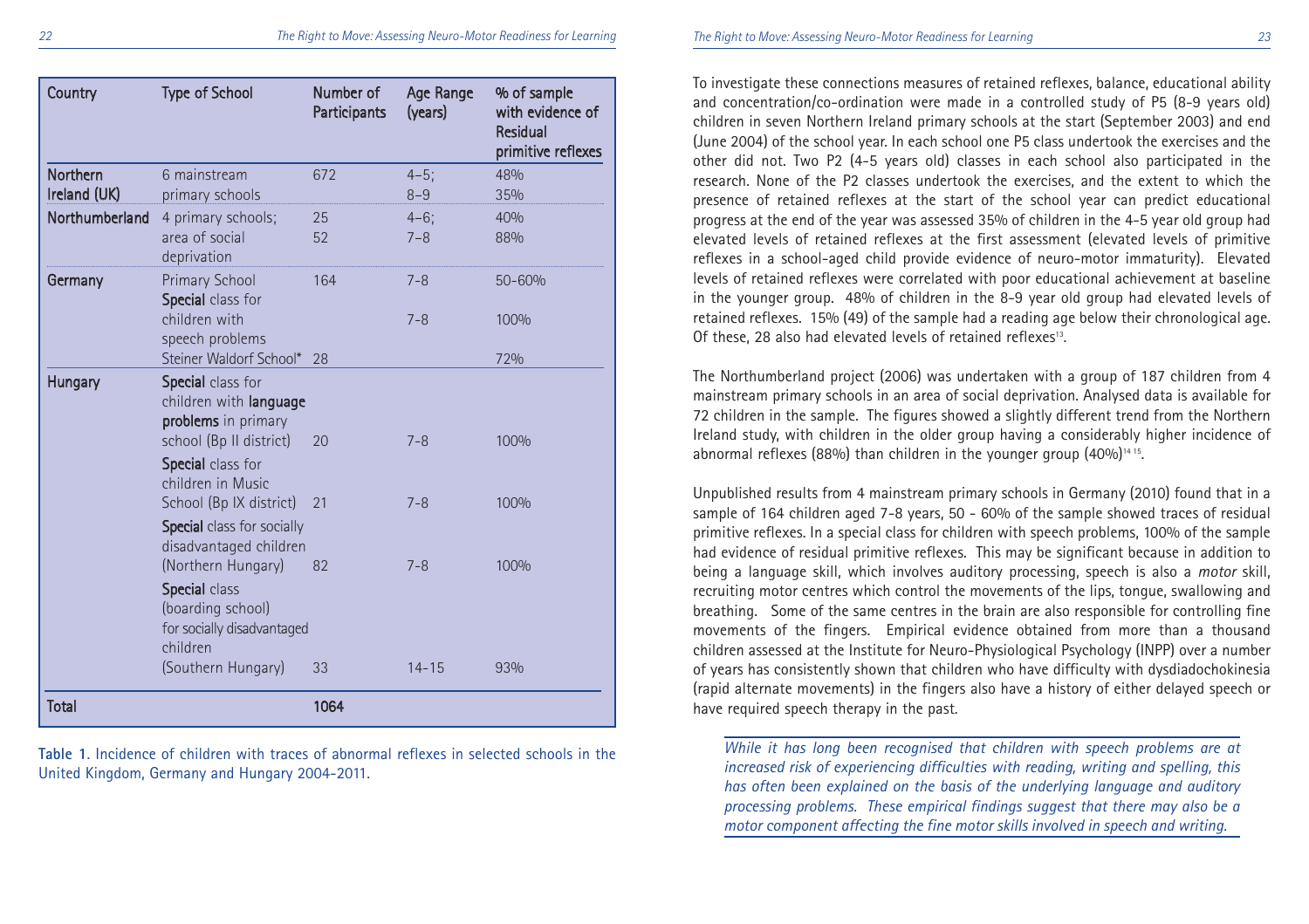While it has long been recognised that children with speech problems are at increased risk of experiencing difficulties with reading, writing and spelling, this has often been explained on the basis of the underlying language and auditory processing problems. These empirical findings suggest that there may also be a motor component affecting the fine motor skills involved in speech and writing.

In a smaller sample of 28 children aged 7-8 years in a Steiner Waldorf School in Germany, 72% of the sample had traces of elevated infant reflexes of which 22% had very strong signs of infant reflexes and 50% had moderate signs. **The teacher commented that,** *"These are especially strong figures which do not correspond with the general situation at the Waldorf School. However, in the last two years I have been involved at that school in testing children for neuro-motor maturity before starting school and have found that there is a clear trend of lesser and lesser maturity*<sup>16</sup>.

In Hungary (2011), 156 children were assessed for the presence of residual primitive reflexes. All subjects were children who had been identified as having special needs. Similar to the figures from Germany, the percentage of children with abnormal reflexes was higher amongst children in Hungary identified as having special needs than in samples of children in mainstream classes in other countries.

*The findings available to date suggest that neuro-motor immaturity may be present in a significant percentage of children in primary schools with the incidence being higher amongst children already identified as having a special need.*

The findings available to date suggest that neuro-motor immaturity may be present in a significant percentage of children in primary schools with the incidence being higher amongst children already identified as having a special need. This raises a number of questions:

- Why do primitive reflexes persist in some children?
- *•* What is the impact of residual primitive reflexes on education?
- Is this a growing trend?
- *•* Are social changes contributing to the problem?
- *•* Can anything be done to improve residual reflexes as markers of neuro-motor immaturity?
- *•* Should neuro-motor maturity be assessed as a matter of routine?
- *•* Is there anything that can be done in the early years to prevent an increase in the problem?

Before attempting to answer these questions, it is necessary to describe and explain the role of primitive reflexes in development in more detail.

#### What is a primitive reflex?

A reflex is an automatic instinctive unlearned reaction to a stimulus, which is carried out without volition or conscious control with the same stimulus always evoking the same stereotyped response. Well recognised examples of reflexes include the automatic constriction of the pupils of the eye in strong light or the knee jerk in response to tapping of the knee.

Primitive reflexes are a particular group of reflexes which are only present in the first few months of life and diminish as the central nervous system of the infant matures. Primitive reflexes develop during life in the womb, are active for the first few months after birth and then gradually recede as connections to higher centres in the brain develop. Examples of primitive reflexes include reflexes for sucking, grasping and responding to change of position.

Primitive reflexes are significant, because the presence or absence of primitive reflexes at key stages in development, provide acknowledged signposts of maturity in the functioning of the central nervous system. While doctors, midwives and health visitors are familiar with assessment of the primitive reflexes at birth and tests for primitive reflexes are repeated at developmental check-ups in the first six months of post natal life, if development appears to be progressing normally at six months then these tests are not repeated in the preschool or school aged child.

Primitive reflexes never entirely disappear but become inhibited as "higher" centres in the brain mature in the first months of life. Primitive reflexes can remain active if there has been damage to higher centres in early life such as cerebral palsy or may be released if there is accident or damage to higher brain centres in later life, for example after a stroke, head injury or in degenerative diseases of the central nervous system such as multiple sclerosis or Alzheimer's disease. According to medical theory, primitive reflexes should not remain active in the general population beyond 6 months of age and if elicited beyond this age are usually considered to be indicative of underlying pathology.

*However, there is an increasing body of evidence which suggests that traces of primitive reflexes (residual reflexes) can remain active in the general population in the absence of identified pathology*

However, there is an increasing body of evidence which suggests that *traces* of primitive reflexes (residual reflexes) can remain active in the general population in the absence of identified pathology (McPhillips et al.2000<sup>17</sup>, Goddard Blythe 2000<sup>18</sup>, McPhillips and Sheehy 2004<sup>19</sup>, Taylor et al. 2004<sup>20</sup>, Goddard Blythe 2005<sup>21</sup>, McPhillips and Jordan-Black 2007<sup>22</sup>). Residual presence of primitive reflexes in children above the age of 6 months can therefore provide indications of neuro-motor immaturity, which, if present, can act as a barrier to learning.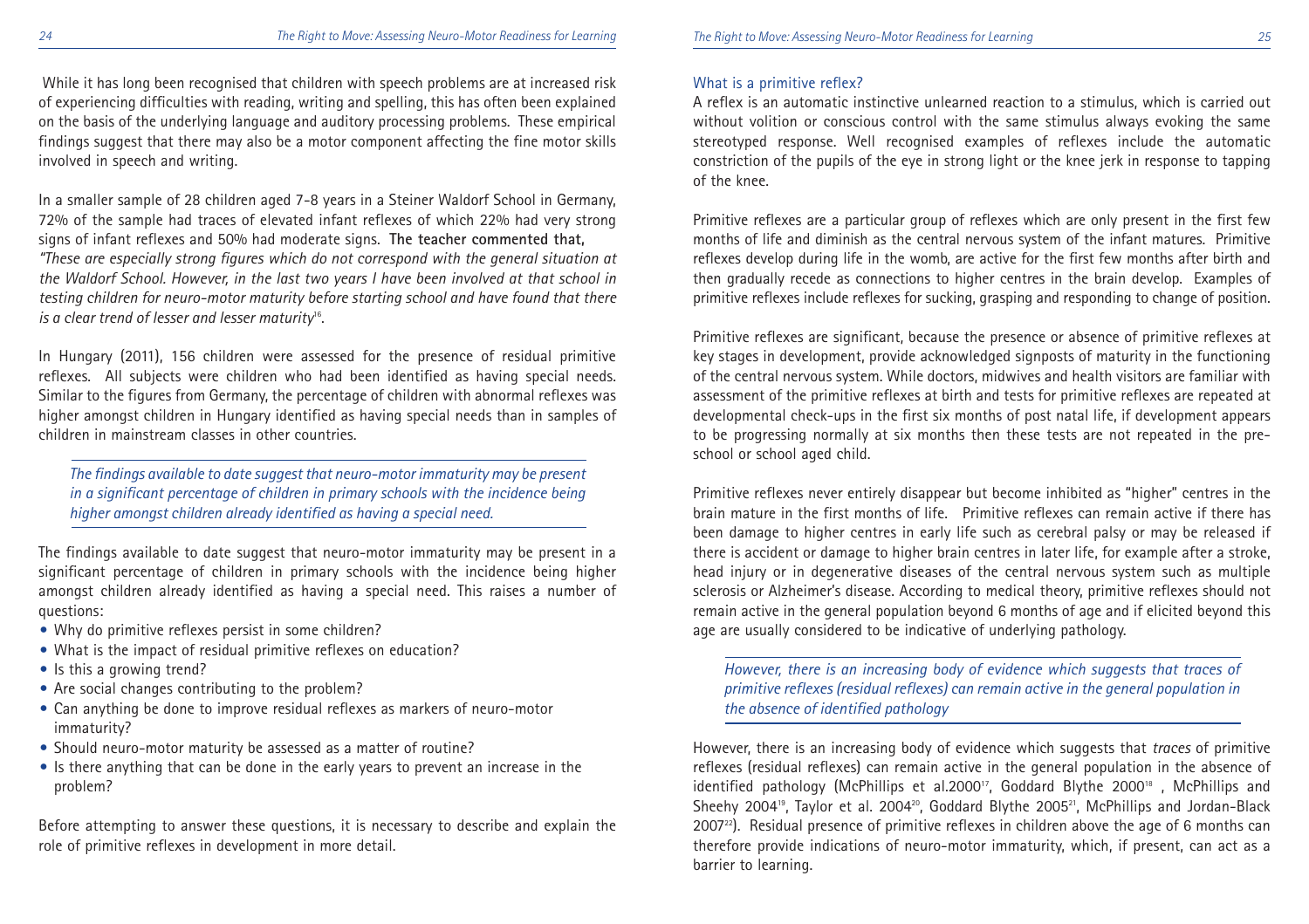*Residual presence of primitive reflexes in children above the age of 6 months can therefore provide indications of neuro-motor immaturity, which, if present, can act as a barrier to learning.* 

Assessment of primitive reflexes beyond the first 6 months of life provides the clinician or educator with tools with which to:

- 1. Identify signs of neuro-motor immaturity (Identification)
- 2. Assess the type and level of intervention which is appropriate for the child (Intervention/Remediation)
- 3. Measure change in reflex status before and after intervention (Evaluation)

## What is the significance of neuro-motor maturity to education?

A longitudinal study which is tracking the progress of nearly fifteen thousand children who were born in the United Kingdom between 2000 and 2001 (The Millenium Cohort Study) released findings in February 2010, which showed that children who failed at nine months to reach four key milestones in gross motor development relating to sitting unaided, crawling, standing and taking their first steps were found to be five points behind on average cognitive ability tests taken at five years of age compared to those who passed the milestones. "Delay in gross and fine motor development in a child's first year, was significantly associated with cognitive development and behavioural adjustment at five" (Schoon I, 2010 ).

#### What effects can immature reflexes have on development and learning?

Abnormal primitive and postural reflexes in the older child can affect functioning in many different ways:

- Control of posture when standing, sitting or moving
- *•* Balance
- *•* Ability to sit still
- *•* Coordination and motor skills
- *•* Control of eye movements needed for reading.
- *•* Hand-eye coordination needed for writing and drawing
- *•* Spatial skills and organisation
- *•* Concentration
- *•* Emotional functioning
- *•* Behaviour including impulse control

*Children with partially retained primitive reflexes tend to reach developmental milestones at approximately the normal time and are often overlooked during standard medical screening tests carried out in the first year. Signs of difficulty only begin to emerge when they start formal schooling* Fig. 3<br>and the emerge when they start formal schooling Fig. 3

Children with *partially* retained primitive reflexes tend to reach developmental milestones at approximately the normal time and are often overlooked during standard medical screening tests carried out in the first year. Signs of difficulty only begin to emerge when they start formal schooling when "symptoms" such as difficulty in learning to read or write, general restlessness or immature behaviour appear, but do not point directly to an underlying physical dysfunction.

Some children may go on to be diagnosed as having a specific learning difficulty such as dyslexia, developmental coordination disorder (formerly dyspraxia) or attention deficit disorder; others are able to use their intelligence to compensate for the underlying difficulties but compensation comes at the price of under-achieving in the classroom; a third group start to develop a variety of behavioural or emotional problems, which are the product of frustration, poorly developed self-regulatory skills and inability to match performance to intelligence, resulting in under-achievement in the classroom, on the sports field or problems with social integration. One such child was described by his parents as, "being 10 years old on the outside but only 3 years old on the inside".

### What is the impact of residual primitive reflexes on education?

Each reflex has been identified as playing a part in specific aspects of learning and behaviour (Goddard 1996<sup>25</sup>, Goddard Blythe 2008<sup>26</sup>). When neuro-motor immaturity is present in a school aged child, several reflexes (a cluster) are usually involved before symptoms start to show up in the classroom. A few examples of individual reflexes and their effects are described below:

### 1. **The Asymmetrical Tonic Neck Reflex (ATNR)**

The Asymmetrical Tonic Neck Reflex (ATNR) is elicited by rotation of the head to one side, which results in extension of the arm, hand and leg on the side to which the head is turned and flexion of the opposite (occipital) limbs (Fig. 3)



The ATNR in the first month of life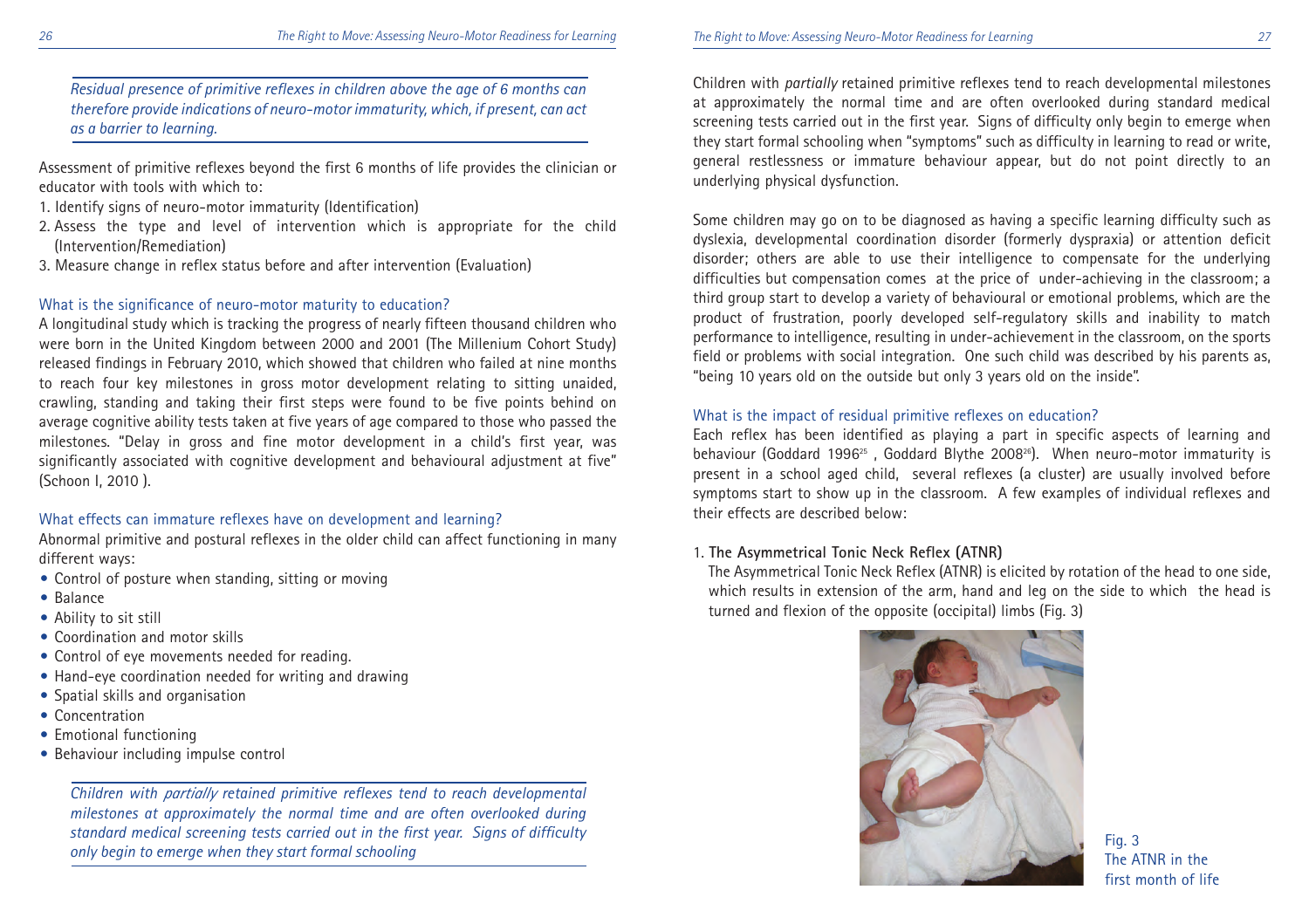If the ATNR remains active in a school-aged child, it can interfere with control of upright balance, because turning of the head causes the arm and leg on one side of the body to straighten while the opposite limbs bend, upsetting control of balance. It can also interfere with control of the arm and hand when the head is turned to one side, ability to cross the midline of the body (Goddard 1995)<sup>27</sup> affecting left-right integration (DeMyer 1980<sup>28</sup>, Holt 1991<sup>29</sup>), control of the hand when writing (Blythe & McGlown, 1979<sup>30</sup>), and the visual skills necessary for reading such as visual tracking (Goddard 1995<sup>31</sup>, Bein-Wierzbinski 2001<sup>32</sup>).

## 2. **The Symmetrical Tonic Neck Reflex (STNR)**

While the ATNR influences muscle tone on either side of the body, the Symmetrical Tonic Neck Reflex (STNR), affects functioning and integration of the upper and lower sections of the body. The STNR emerges at approximately 5-8 months of age, as the infant is getting ready to push up on to hands and knees to crawl. Flexion of the head (bending the head forwards) causes the arms to bend and the legs to straighten (Fig 4); conversely, extension of the head results in straightening of the arms and bending of the legs (Fig. 5).





Fig. 4 STNR in flexion Fig. 5 STNR in extension

## *(Fig 4 and 5 from The Genius of Natural Childhood. 2011. Hawthorn Press. Stroud)*

If the STNR has not been suppressed in the school-aged child it can affect posture when sitting or standing, the ability to sit still, and the muscle tone and coordination needed for activities such as learning to swim and do forward rolls. Other researchers have found a link between retention of the STNR and Attention Deficit Hyperactivity Disorder (ADHD) (O'Dell and Cook 199633) and problems with speed and accuracy of copying (Blythe and McGlown 197934).

## 3. **Head Righting Reflexes (postural reactions)**

Retention of primitive reflexes can also affect the development of subsequent postural reactions, such as the head-righting reflexes, which are essential for the maintenance of proper head alignment in relation to body position, upright head and body posture and control of eye movements (De Quiros and Schrager 1978<sup>35</sup>, Kohen-Raz 1996<sup>36</sup>). Head righting reflexes operate in response to change in body position, automatically correcting the head position to the midline. Not only does this automatic righting reaction facilitate good maintenance of balance but head position also provides the reference point from which centres involved in the control of eye movements take their cue. If the head position is misaligned is, then control of eye movements will also be compromised. This can affect reading, writing, copying and operations in space.

## 4. **The Palmar Grasp Reflex**

While the ATNR, STNR and head righting reflexes are all examples of reflexes which operate through the balance mechanism, reflexes which respond to touch can also have an impact on learning outcomes. The palmar reflex is one example of this. If the palm of a new born baby's hand is touched, the thumb closes inwards and the fingers close on top forming a grasp or fist grip, which in theory, is strong enough from which to suspend the entire weight of the neonate for a few seconds (Fig 6).



Fig. 6 The infant palmar grasp reflex

Retention of the palmar reflex beyond the first few months of life can interfere with the development of the thumb and finger opposition movements, which are necessary to form a "pincer" grip and to use each finger independently. This can interfere with the ability to form a good writing grip (Fig. 7) and can sometimes be linked to a history of speech problems. Speech can be affected by this simple reflex because the same motor centres in the brain responsible for the control of fine finger movements are also involved in motor movements of the lips, tongue and cheek muscles required for the motor aspects of speech.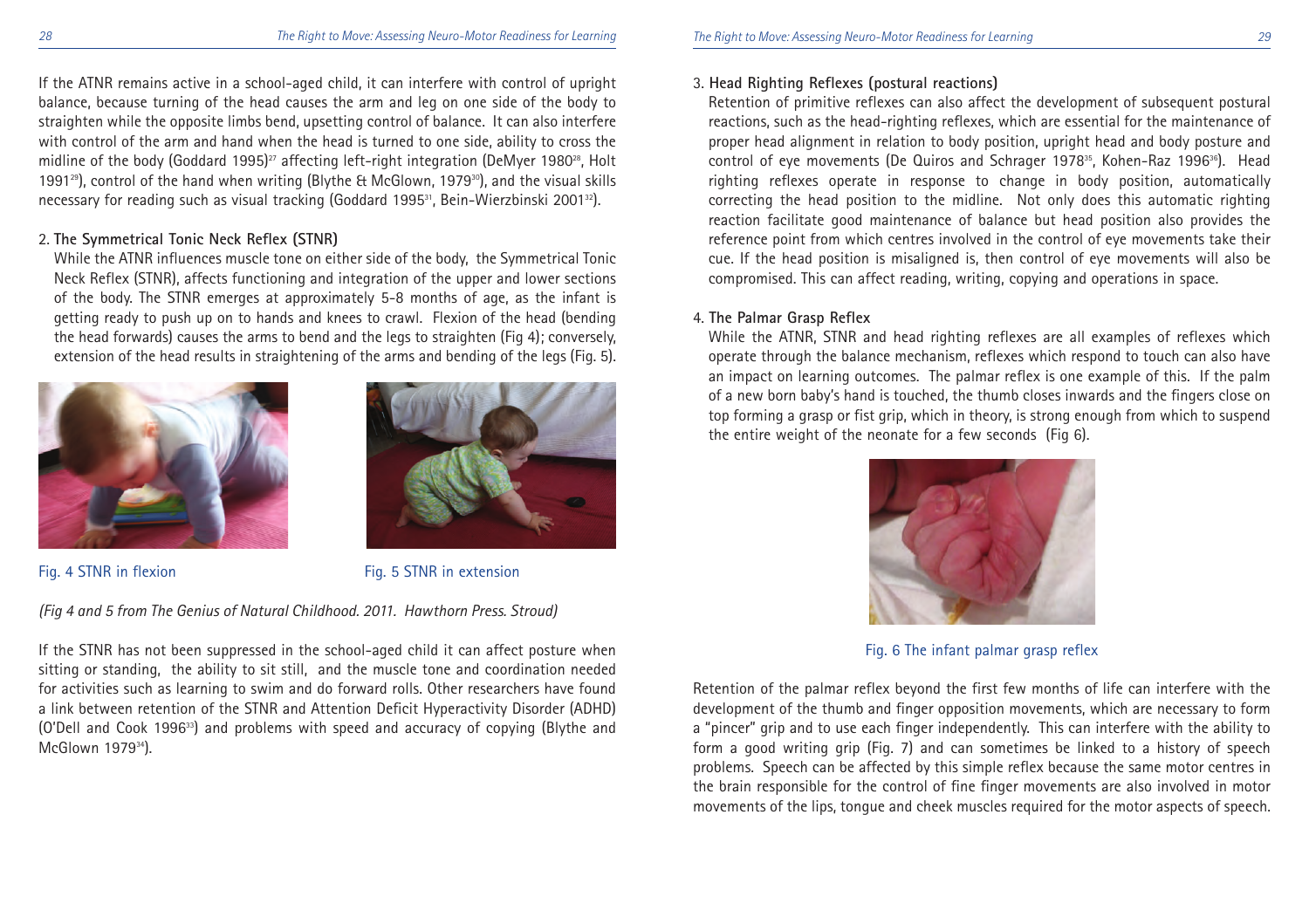

Fig. 7 Writing grip characteristic of a child with a residual palmar reflex

## How are reflexes integrated in the course of normal development?

In the normal developing child, the transition from primitive reflex to postural reactions takes place as a result of two processes working together: Firstly, maturation within the central nervous system and secondly, interaction with the physical world.

In the first six months of life the formation and strengthening of connections between lower and higher centres in the brain take place at a rapid rate, enabling the cortex to exercise increased executive control over the planning of purposeful movement and flexibility of response to sensory stimuli. At the same time, muscle tone and control of movement also increase, rendering primitive, automatic and stereotyped reflex responses redundant. These interactive processes require physical experience, repetition and practice to develop. Reflex integration is therefore a gradual process which takes place in the context of normal development in the first year(s) of life in conjunction with movement experience.

Primitive reflexes also have a *role* in early development. Some reflexes such as the ATNR and spinal Galant reflex (a reaction to touch or pressure applied in a downward direction to one side of the spine, eliciting flexion of the hip on the same side) are thought to assist in the birth process; others such as the rooting and suck reflexes enable a child to feed at birth, while the Moro reflex (an instant reaction to sudden or unexpected sensory stimuli) acts as the infant's arousal and fight/flight reaction to aversive stimuli. Reflexes also provide a ready-made repertoire of unconscious reactions to sensory stimuli before connections to higher centres in the brain have developed, ensuring that the infant responds to certain stimuli. (Details of other reflexes and their effects on functioning can

be found in literature listed in the bibliography at the end of this chapter.) This is important because *movement is the primary medium through which sensory integration takes place*.

Early feeding reflexes provide an example of this. If the area around the side of the mouth is gently stroked shortly after birth, the new born baby will turn its head and using touch, will try to nuzzle, search or "root" for the breast (a similar type of action to a cat rubbing itself against its owner's legs when it wants to be fed). Initially, it is the sense of touch and smell which leads the new born to the breast, and when the roof of the baby's mouth makes contact with the breast, another reflex will automatically stimulate sucking movements. If breast feeding is successfully established, within only a few weeks, *sight* of the breast will be sufficient to stimulate sucking movements. In other words, touch, smell and motor action lead into visual recognition.

A different example can be seen during integration of the Symmetrical Tonic Neck Reflex. Initially the reflex helps the infant to get up off the ground from prone to a four point kneeling position ready to crawl. However, as long as the STNR persists, movement of the head up or down will cause one end of the body to collapse, preventing the infant from being able to crawl. Most babies go through a brief phase of "rocking" on hands and knees (Fig. 8), which helps to integrate the reflex sufficiently so that a few days later he or she is able to put its head up and maintain control of the upper and lower sections of the body while moving. The reflex has helped one stage of development, but spontaneous movement is necessary to facilitate the next. The action of crawling on hands and knees is also important as it coordinates use of balance, upper and lower body, left and right sides and the visual system all at the same time. The hand-eye coordination that takes place during crawling is at the same relative visual distance that a child will use a few years later to read and write and may be an important stage in training later visual-motor integration.



Fig. 8 Rocking on hands and knees prior to learning to crawl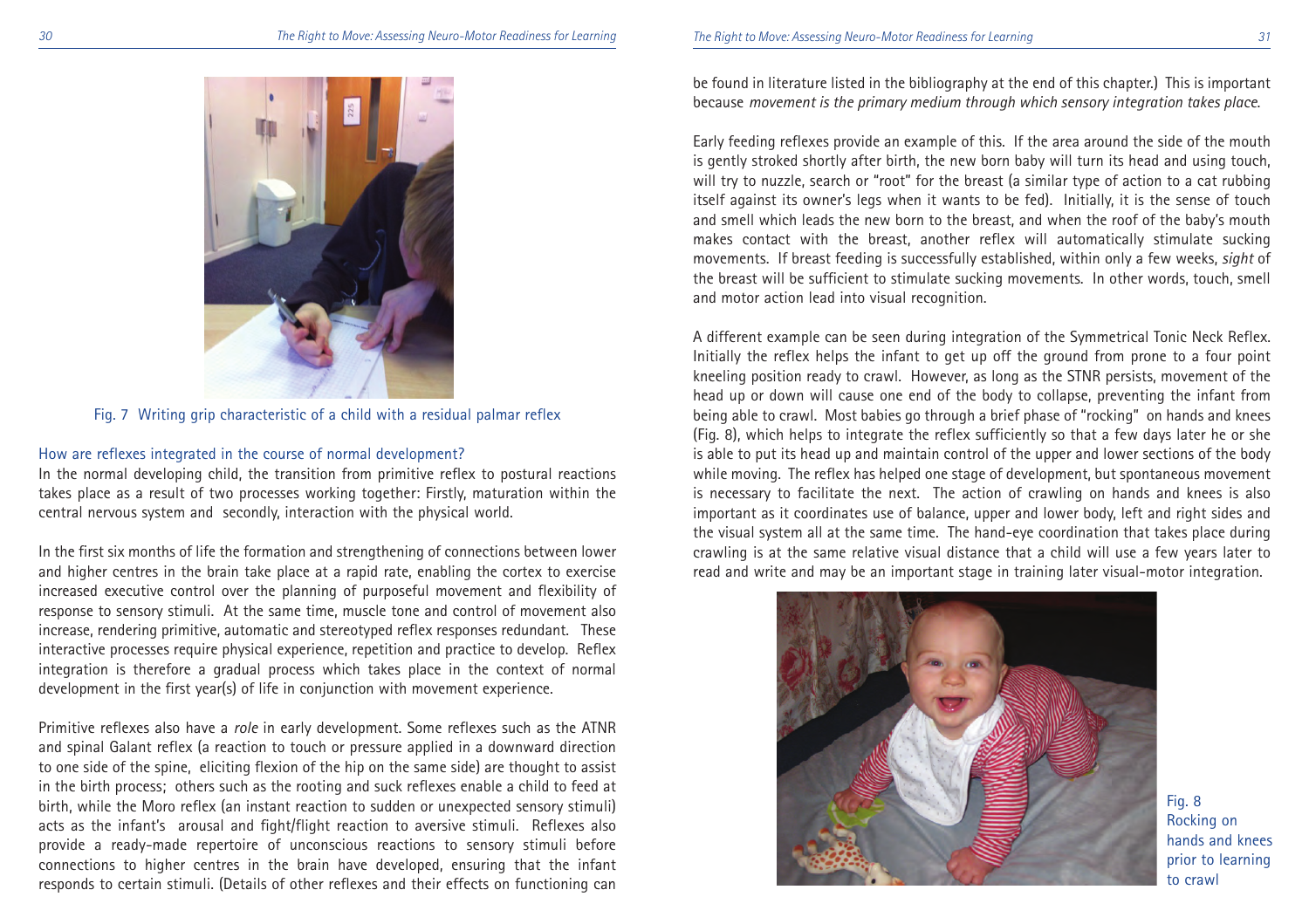#### Why do primitive reflexes persist in some children?

The traditional view still prevails that retention of primitive reflexes beyond the first six months of life is a sign of pathology. However, as discussed earlier, more subtle signs of residual primitive reflexes can and do exist in the general population in the absence of a medical diagnosis. A developmental screening questionnaire, devised at The Institute for Neuro-Physiological Psychology (INPP), which has been in use for more than 30 years, has consistently shown that if there is a *cluster* of factors (more than 7) in early development such as medical problems during pregnancy or the birth process and delay in achieving milestones during the first 12 months of post natal life, a child is more likely to have retained immature reflexes which can potentially affect later learning outcomes (Goddard Blythe and Hyland 1998<sup>37</sup>).

## Are social changes contributing to the problem?

Empirical evidence from clinical observation in the last 10 years suggests that these underlying physical factors may be compounded by lack of environmental opportunity in the early years needed to develop physical skills. Such factors would include over-use of baby equipment resulting in less physical contact with parents and carers, lack of free unrestricted movement (floor play), particularly "tummy time" in the first year of life; busy parents who have less time to spend with their children together with over-reliance on electronic devices rather than one-to-one physical interaction to keep babies and children entertained; While these observations need more evidence to support them, there is a risk that as technologies advance, new generations of parents, carers and teachers become increasingly *un*aware of the importance of physical experience in the early years to lay the physical foundations, which support later learning and that children are being deprived for social and cultural reasons of the very physical experiences which prepare the body and the brain for learning and for life.

*In many cases immature primitive reflexes and postural reactions can be improved with the use of physical intervention programmes. These programmes can be used with individual children in a clinical setting or with groups or a whole class of children in schools.*

Can anything be done to improve neuro-motor immaturity in the older child? In many cases immature primitive reflexes and postural reactions can be improved with the use of physical intervention programmes. These programmes can be used with individual children in a clinical setting or with groups or a whole class of children in schools.

The INPP Developmental Movement Programme for use in Schools<sup>38</sup> has been evaluated in a number of studies and projects. In Northern Ireland (2004) the intervention programme was evaluated for P5 (Primary Class 5, aged 8 – 9 years) children who had high levels of retained reflexes *and* who were underachieving educationally (the criteria for which the programme was designed), and also for all children, regardless of their reflex or educational scores.

- *•* Children who undertook the exercise programme showed a statistically significant greater decrease in retained reflexes than children who did not undertake the exercises.
- *•* Children who undertook the exercise programme showed a highly significant improvement in balance and co-ordination, and a small but statistically significant increase in a measure of cognitive development over children who did not undertake the exercises.
- No difference was found in reading, handwriting or spelling in children who were already achieving at or near their chronological age, but for children with high levels of retained reflexes and a reading age below their chronological age, those who undertook the exercise programme made greater progress.
- *•* Retained reflexes are correlated with poor cognitive development, poor balance, and teacher assessment of poor concentration/co-ordination in P2 (Primary Class 2 – aged 5 – 6 years) children. Neurological scores and teacher assessment at baseline predicted poorer reading and literacy scores at the end of the study<sup>39</sup>.

In Northumberland (2006), where half of the children in the 7-8 year old group took part in the INPP programme and the other half carried out a daily programme of general exercises (Activate programme<sup>v</sup>), children in the INPP group showed a significantly greater decrease in scores for abnormal reflexes than children who participated in the general movement programme, although both groups made progress.

These findings mirrored an earlier study carried out at a school in Derbyshire which had involved a sample of 93 children divided into three groups: Group 1 followed the INPP Developmental Movement Programme for Schools each school day for one academic year: group 2 followed a daily programme of general physical exercises for the same time period; group 3 did not follow a daily exercise programme but continued to participate in all physical education classes provided under the national curriculum. Children who followed a regime of daily exercises made twice as much improvement in measures of reflexes, balance and coordination than children who did not do daily exercise in school, but the gains in the general exercise group were only *half* of those who followed the developmental movement programme every day<sup>40</sup>. These findings suggest that daily exercise of any kind is beneficial, but that daily exercise programmes tailored to the developmental capabilities of the group may be more effective when attempting to remediate specific signs of neuro-motor immaturity.

Other reported findings from teachers in schools where the programme has been used include: improvements in playground behaviour; children are quicker to settle down to lessons following the daily movement sessions; handwriting improves and children report finding it easier to write; improvements in reading; improvements in children's posture, poise, coordination, confidence and consideration for others. In one area where 5 children had been referred to the behavioural support service, at the end of the first term on the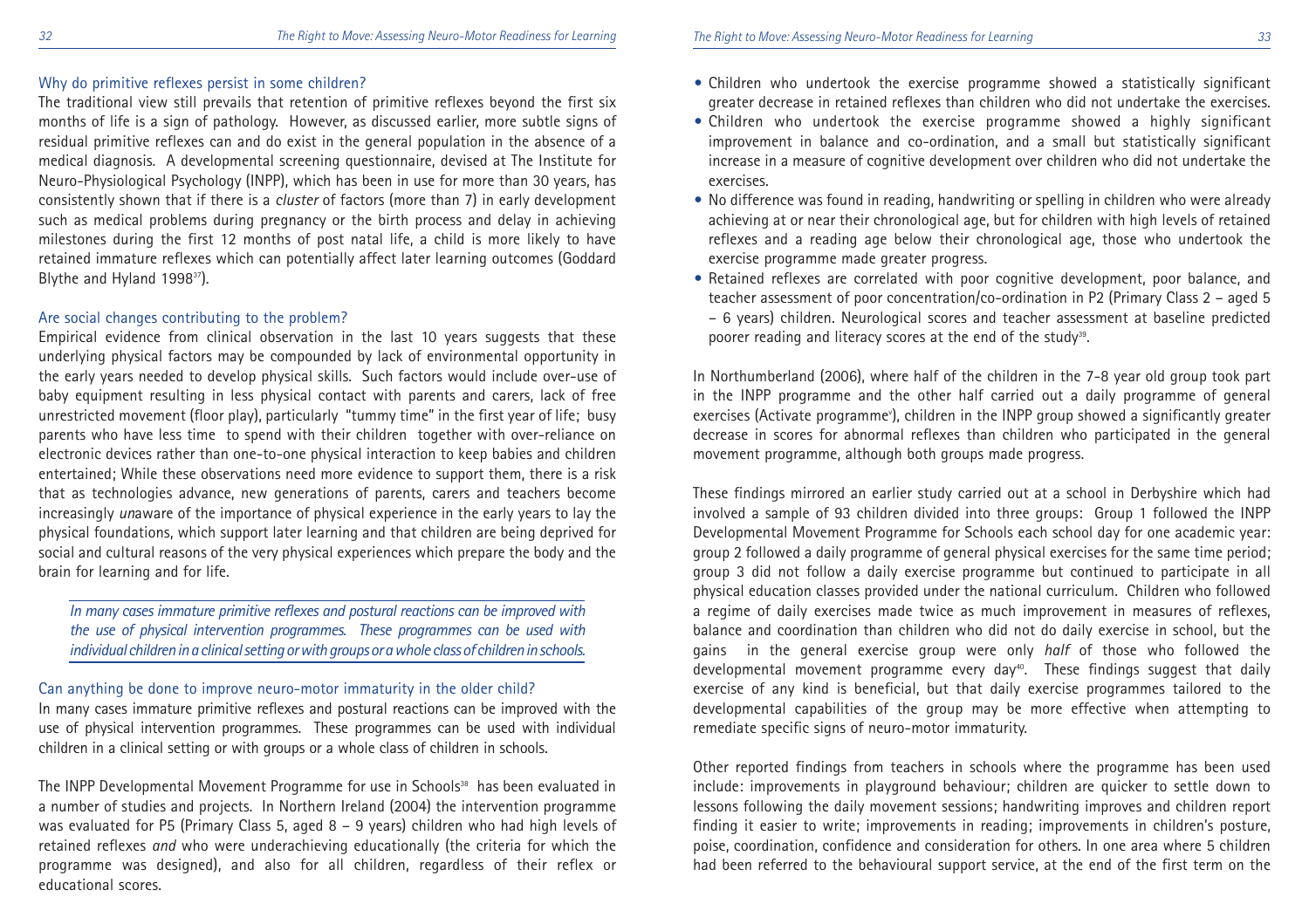programme all children had been removed from the referral list despite no specific behavioural intervention having been introduced<sup>v</sup>.

## Should neuro-motor maturity be assessed as a matter of routine?

If findings to date are representative of a growing number of children in the developed world, they suggest that there is a need to return to routine testing of children's physical skills at key stages in development. Such screening tests would enable the trained observer to:

- 1. Identify signs of immaturity
- 2. Identify the degree of immaturity and make referrals to the appropriate agencies for more detailed assessment, early diagnosis and intervention if required.
- 3. Identify children who are under-achieving or at risk of under-achieving as a result of neuro-motor immaturity
- 4. Implement researched daily physical programmes into the school day to improve neuromotor functioning.

### What else needs to be done?

While more extensive research to determine the true level of neuro-motor immaturity amongst all primary school children is required, based on the findings to date, the following recommendations are offered for consideration:

- 1. Developmental testing (physical) of all children at the time of school entry and at key stages through education. This should include routine tests for:
- a) neuro-motor maturity
- b) vision
- c) hearing
- 2. Implementation of effective (researched) daily physical programmes into schools.
- 3. Flexibility within education systems to:
- 4. a) allow young children an extended period of time to develop physical skills either before entering formal school, or in the first year(s) at school if required
- 5. b) take biological age (date of birth in relation to gestational age) into account in relation to time of school entry and year group
- 6. More emphasis in teacher training on the role of physical development and its impact on learning success – theory, assessment and intervention.
- 7. Improved awareness and education of parents, and teenagers (parents of the future) of the importance of physical development to support learning. The former could be introduced into sex education classes at school, and the latter into prenatal classes for parents.
- 8. Improved inter-disciplinary communication and cooperation between the professional domains of Medicine and Education from birth throughout the school years.
- 9. Improved education of the general public in **what children need** in the early years to develop the physical skills that are necessary to support cognitive learning and social integration.

Human beings are also mammals and have evolved in the context of the physical world. We begin life learning *how* to move and for the remainder of life movement experience will continue to entrain, enhance or impede learning. Competence and confidence in the use of the body develop in the context of interaction with the physical world and social engagement. In ancient Greece, there were two essential branches to education – athletics to learn mastery of the body - and music to develop the mind. When there is congruence in the relationship between the brain and the body, the mind is set free. In the context of an increasingly urbanised and technological world, it is proposed that it should be recognised that it is every child's fundamental right to have the opportunity to move and to develop the physical skills which are needed for learning, for life and for well-being.

i *Functional direction in this context describes increasing involvement of higher centres in the brain in the motor planning and control of voluntary movements*

ii*Grapho-motor – motor aspects of writing*

iii*In 2011the EYFS was reviewed in a report headed by Dame Clare Tickell in which it was recommended that the number of cognitive targets be reduced and a short check be carried out by early years practitioners at two and a half years of age. The results of the developmental check should be inserted into a "red book" which all parents are given as a record of their child's health. While these recommendations are a step in the right direction, they do not guarantee that problems identified at two and a half will be followed up when the child enters school.*

iv*If traces (as opposed to the full reflex reaction) are still evident in an older child, they are sometimes described as "residual". INPP uses a 0 – 4 rating scale for assessing the presence of primitive reflexes in the school aged child. A score of 0 is used when there is no evidence of the reflex (no abnormality detected or NAD); a score of 4 is used when the reflex reaction is as strong as in the neonate; a score of 2 or 3 might be described as residual. In the context of this rating scale, a score of >0 may also be described as an "elevated" score.*

v *Activate in the Classroom is a general movement programme designed to be age specific and uses progressively staged, repeated patterns of movement with music (Sabin V, 2004). The patterns of movement-to-music programmes take a whole class of pupils through 3-dimensional repetitive movement activities within their personal stand-up space. Each exercise is carried out to music which enables the tempo and rhythm in the movements of the pupils to be varied through changes in the music. The Activate programme is designed for daily use at the beginning of the school day, after registration, for about 10 minutes and for 5 minutes immediately after lunch at the start of the afternoon.Activate movements are used for 2 weeks, then moved up in a step by step sequence through a progressive and developmental 36 week structure. The extra activity extensions provided can be introduced at a speed to suit the class. Every 9th week there is provision for the pupils to create their own programme from their favourites or their own original movement ideas.*

vi*Reports written by teachers where the INPP movement programme has been introduced into schools may be found at http://www.inpp.org.uk/school-reports*

vii*Goddard Blythe SA, 2005. Releasing educational potential through movement. Child Care in Practice.11/4:415- 432.*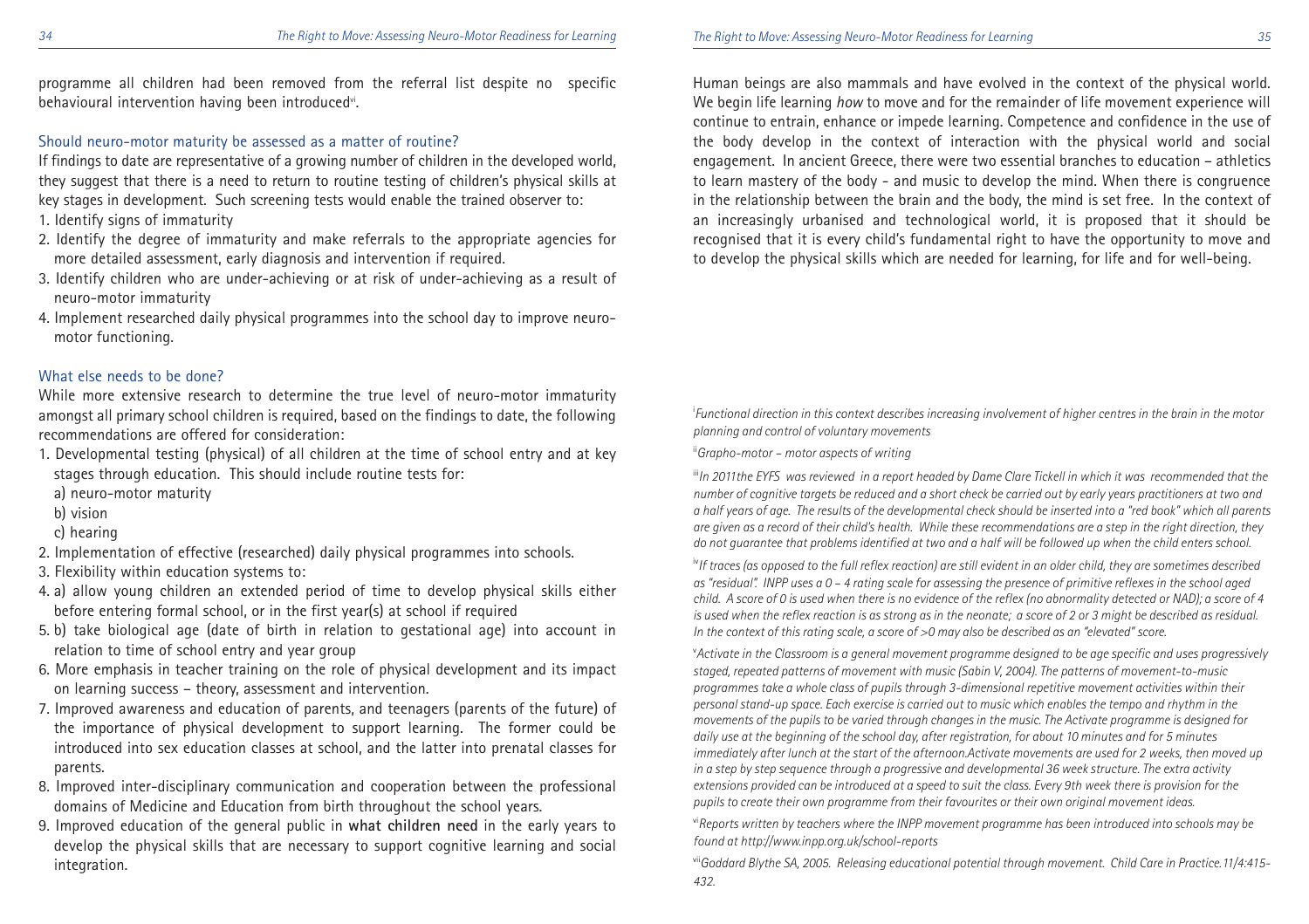#### *References*

1 Silvester E, 2006. Inspiring Partnerships. Case studies by schools for schools. DVD produced by Youth Sport Trust. www.youthsporttrust.org.

2 Berthoz A, 2000. *The brain's sense of movement*. Harvard University Press. Cambridge. MA.

3 Barsch RH, 1968. *Achieving perceptual-motor efficiency. A space oriented approach to learning. Volume 1 of Perceptual Motor Curriculum*. Special Child Publications. Seattle.

4 Spreen O, Tupper D, Risser A, Tuokko H and Edgell D., 1984. *Human development neuropsychology*. Oxford University Press. New York.

5 Rice FP, 1995. *Human development*. *A lifespan approach*. Prentice-Hall Inc. New Jersey.

6 Goddard Blythe SA, 2009. *Attention, balance and coordination. The A,B,C of learning success.* Wiley-Blackwell. Chichester.

7 Thelan E, 1981. Rhythmical behavior in infancy: An ethological perspective. *Developmental Psychology*.17:237, 257.

8 Goddard Blythe SA, 2011. In: *Too much, too soon*. House RE and Open EYE (Eds). Due to be published summer 2011. Hawthorn Press. Stroud.

9 Ofsted, 2010. Reading by six: how the best schools do it. www.ofsted.uk/publications/100197

10 Goodman A, Gregg P, 2010. Poorer children's educational attainment: how important are attitudes and behaviour? Joseph Rowntree Foundation. www.jrf.org.uk/publications/educational-attainment-poorchildren

11Statutory Framework for the Early Years Foundation Stage. Setting the Standards for Learning, Development and Care for children from birth to five. 2008. Department for children, schools and families. UK.

 $12$ Blythe P, 1980. An organic basis for neurosis and the existence, detection and treatment of secondary neurosis. (Monograph). Swedish Institute for Neuro-Physiological Psychology. Gothenberg.

<sup>13</sup>North Eastern Education Library Board (NEELB) 2004. An evaluation of the pilot INPP movement programme in primary schools in the North Eastern Education and Library Board, Northern Ireland. Final Report. Prepared by Brainbox Research Ltd for the NEELB. www.neelb.org.uk

<sup>14</sup>Marlee R, 2006. Personal Communication.

15Goddard Blythe SA. 2011. Neuro-motor Maturity as an Indicator of Developmental Readiness for Education. Report on the use of a Neuro-Motor Test Battery and Developmental Movement Programme in Schools in Northumberland and Berkshire. Paper submitted for publication in the proceedings of "Movement, Sight and Hearing – Basis for Learning" Conference". University of Applied Education, Warsaw. 17th September 2011

<sup>16</sup>Findeis H, 2010. Assessments carried out at the Waldorf School, Wiesbaden, Germany. Personal Communication.

17McPhillips M, et al. 2000. Effects of replicating primary reflex movements on specific reading difficulties in children: a randomised, double-blind, controlled trial. *Lancet*. 355/2:537-541.

<sup>18</sup>Goddard Blythe SA, 2001. Neurological dysfunction as a significant factor in children diagnosed with dyslexia. *Proceedings of the The 5th International British Dyslexia Association Conference*. University of York. April 2001.

19McPhillips M, Sheehy N, 2004. Prevalence of persistent primary reflexes and motor problems in children with reading difficulties. *Dyslexia*. 14/4:316-338.

20Taylor, M et al. 2004. Primitive reflexes and attention-deficit/hyperactivity disorder: developmental

origins of classroom dysfunction. *International Journal of Special Education*. 19/1:23-37.

21Goddard Blythe SA, 2005. Releasing educational potential through movement. A summary of individual studies carried out using the INPP Test Battery and Developmental Exercise Programme for use in Schools with Children with Special Needs. *Child Care in Practice* 11/4:415-432.

22McPhillips, Jordan-Black JA, 2007. The effect of social disadvantage on motor development in young children: a comparative study. *Journal of Child Psychology and Psychiatry* 2007; 48(12): 1214-1222 23Hansen K, Joshi H, Dex S, (Eds), 2010. *Children of the 21st century*. *The first five years*. The Policy Press. Bristol.

24Schoon I, 2010. Personal Communication

25Goddard SA, 1996. *A teacher's window into the child's mind*. Fern Ridge Press. Eugene.OR

26Goddard Blythe SA, 2008. *Attention, balance and coordination – the A,B,C of learning success*. Wiley. Chichester.

27Goddard SA, 1995. The role of reflexes in the development of the visual system. *Journal of Behavioral Optometry*. 6/2.

28De Myer W, 1980. *Technique of the neurological examination*. McGraw-Hill. New York.

29Holt KS, 1991. *Child development*. Butterworth-Heineman. London.

30Blythe P, McGlown DJ, 1979. *An organic basis for neuroses and educational difficulties*. Insight Publications. Chester.

31 Goddard SA, 1995. Op.Cit.

32 Bein-Wierzbinski W, 2001. Persistent primitive reflexes in elementary school children. Effect on oculomotor and visual perception. Paper presented The 13th European Conference of Neuro-Developmental Delay in Children with Specific Learning Difficulties. Chester. UK.

33O'Dell N, Cook P, 1996. *Stopping hyperactivity – a new solution*. Avery Publishing Group. New York.

*<sup>34</sup>*Blythe P, McGlown DJ, 1979. *An organic basis for neuroses and educational difficulties*. Insight Publications. Chester.

*<sup>35</sup>*de Quiros JB, Schrager OL, 1978. *Neuropschological fundamentals in learning disabilities*. Academic Therapy Publications. Novato. CA.

*<sup>36</sup>*Kohen-Raz R, 1996. *Learning disabilities and postural control*. Freund Publishing House Ltd. London.

*<sup>37</sup>*Goddard Blythe SA, Hyland D, 1998. Screening for neurological dysfunction in the specific learning difficulty child. *British Journal of Occupational Therapy*. 61/10.

*<sup>38</sup>*Goddard Blythe SA, 1996. The INPP Developmental Test Battery and Exercise Programme for use in schools with children with special needs. Restricted Publication. INPP Chester.

*<sup>39</sup>*North Eastern Education Library Board (NEELB) 2004. Op. Cit.

*<sup>40</sup>*Goddard Blythe SA, 2005. . Releasing educational potential through movement. A summary of individual studies carried out using the INPP Test Battery and Developmental Exercise Programme for use in Schools with Children with Special Needs. *Child Care in Practice*. 11/4:415-432.